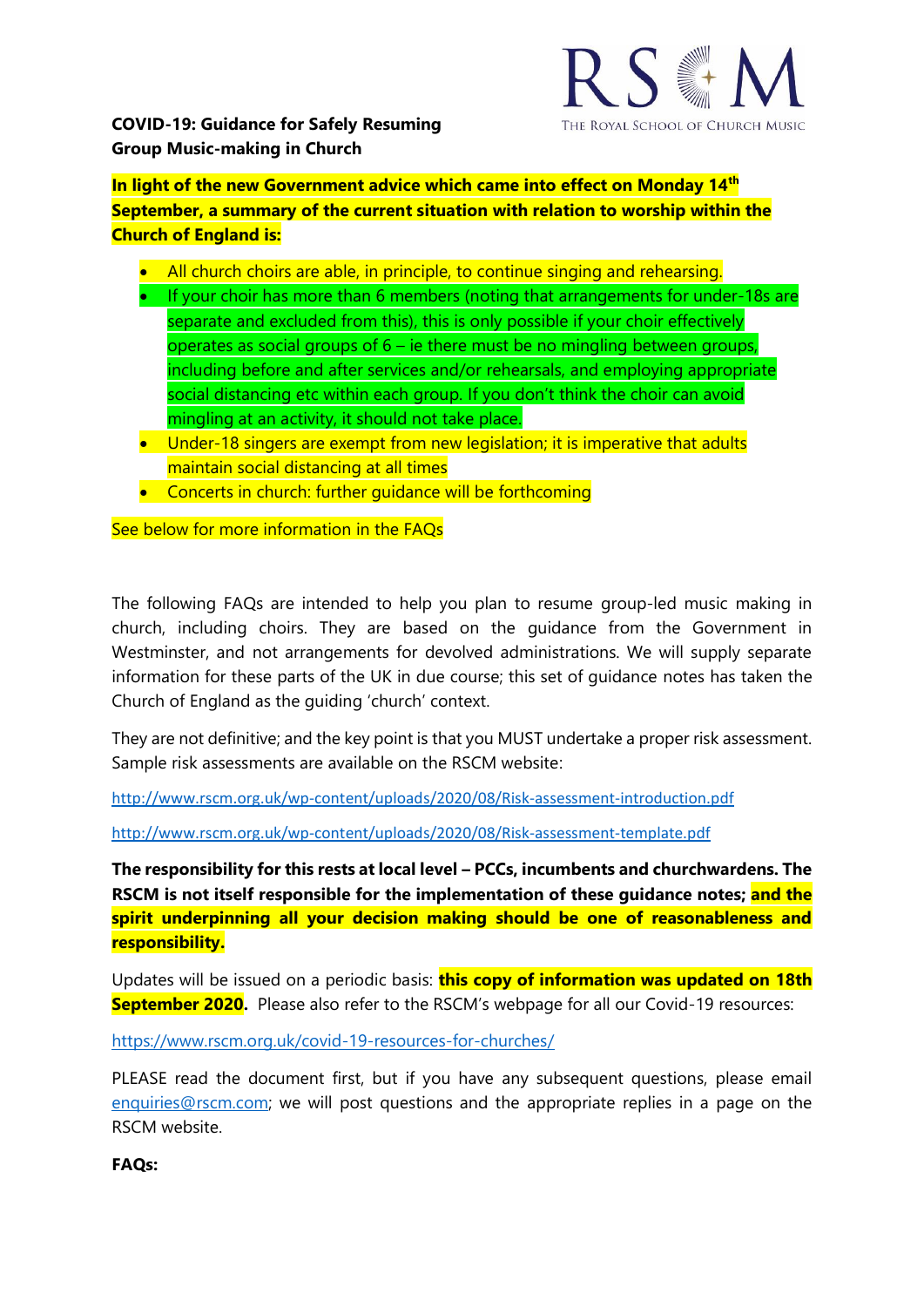*1.* **So can we resume choir practice as usual?** *Following the announcement that live indoor performances can resume from 15 August with socially distanced audiences, DCMS have updated the Performing Arts guidance to confirm that non-professionals can now engage in all performing arts activities, including singing, wind and brass. Such activity must take place in line with the performing arts guidance. Where nonprofessional groups plan to meet, there are no set limits on the numbers who can be involved when taking place outside and/or in Covid-secure venues. This is in line with rules on [meeting people outside your household](https://eur02.safelinks.protection.outlook.com/?url=https%3A%2F%2Fwww.gov.uk%2Fguidance%2Fmeeting-people-from-outside-your-household-from-4-july&data=02%7C01%7Cmark.betson%40churchofengland.org%7C17ab85430c3644161e1308d845c54292%7C95e2463b3ab047b49ac1587c77ee84f0%7C0%7C0%7C637336060823649034&sdata=O5LCYs99Eu9OwQGAXfXk2CkWaM8XD%2BLEnVDsZiAunZs%3D&reserved=0) for clubs and groups and gatherings in Covid-secure venues. Organisations must ensure that they carry out an appropriate Covid-19 risk assessment and that individuals are socially distanced at all times. Organisations will want to minimise risk as far as possible and the Performing Arts guidance sets out a number of mitigations that should be considered to minimise risk including operating outside where possible, limiting the numbers involved in and duration of activity and considering how ventilation can be improved. Think about how to keep your rehearsals as efficient as possible and consider how you can continue to use technology to rehearse the music in advance via online methods.*

**Rehearsals should take place within the place of worship for any choir over 6 in number –** *not in buildings which fall outside the church footprint (e.g. a church hall or community facility)*

The use of church premises by non-church (secular) choirs and other music groups for rehearsal is currently being urgently clarified with relevant government departments. We will update this as soon as information is available.

*2.* **How many can be in the choir?** *This will be informed by your own local risk assessment of space available (following 2m between singers). Good ventilation and duty of care towards singers are both essential. There is therefore no concrete answer to this question. Again, please refer to Government guidance on a safe return to singing for professional and non-professional choirs.*

The 'Rule of 6' does not apply to church choirs, but social distancing and mitigation measures (e.g. screens, cleaning, and other routines) must be in place.

- 3. **Can children sing?** *Yes, as long as you have fully risk-assessed the numbers involved. Additional guidance is supplied in the accompanying document: 'models for playing and singing'*
- 4. **With choristers (children), how far do bubbles need to distance?** *Churches with Choir Schools may be able to utilise similar protocols relating to 'bubbles' (defined groups) from school. In other scenarios it is advised that all singers observe 2m distance.*
- 5. **Within a bubble, how far apart to singers need to be?** *In a choir school setting, where the choristers are in a 'bubble' in the school environment, social distancing between members of the same 'bubble' may be relaxed, including when singing within the bubble,*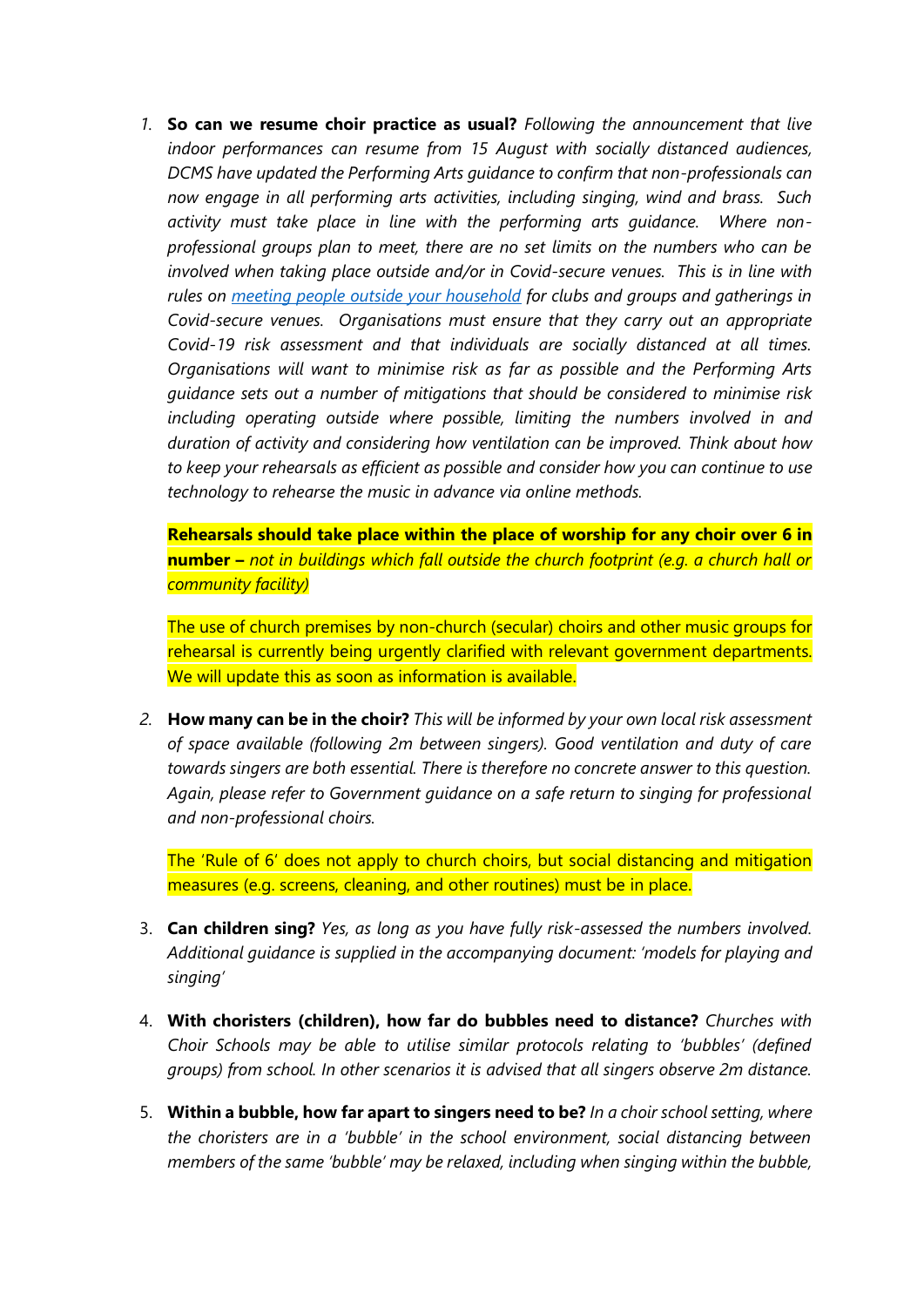*in the same way that social distancing may be relaxed in the school environment in situations where full social distancing is not possible. Please see:*  [https://www.gov.uk/government/publications/actions-for-schools-during-the](https://www.gov.uk/government/publications/actions-for-schools-during-the-coronavirus-outbreak/guidance-for-full-opening-schools#section-1-public-health-advice-to-minimise-coronavirus-covid-19-risks)[coronavirus-outbreak/guidance-for-full-opening-schools#section-1-public-health](https://www.gov.uk/government/publications/actions-for-schools-during-the-coronavirus-outbreak/guidance-for-full-opening-schools#section-1-public-health-advice-to-minimise-coronavirus-covid-19-risks)[advice-to-minimise-coronavirus-covid-19-risks](https://www.gov.uk/government/publications/actions-for-schools-during-the-coronavirus-outbreak/guidance-for-full-opening-schools#section-1-public-health-advice-to-minimise-coronavirus-covid-19-risks) and [https://www.gov.uk/guidance/working-safely-during-coronavirus-covid-19/performing](https://www.gov.uk/guidance/working-safely-during-coronavirus-covid-19/performing-arts)[arts](https://www.gov.uk/guidance/working-safely-during-coronavirus-covid-19/performing-arts)

- 6. **I don't have any 'bubbles'** (consistent, school-based groups of children) **in my choir. How far apart should the singers be?** *Again, a cautious approach would suggest at least 1 metre with mitigations (e.g. not singing 'at' each other but singing in a straight line facing forwards and 2 metres from people in front of them).*
- 7. **If someone is ill and potentially diagnosed with COVID, does all the choir have to isolate?** *As a group activity that may carry higher risk, it is essential that choirs make full use of the T+T system. In consequence, it is essential that all choirs keep secure records of attendance and contact details. If any choir member falls ill and is tested positive, Track and Trace will contact every other member of the choir.*
- 8. **Can a choir sing at a pastoral service, then? (e.g. a wedding or funeral)**. *In theory yes, but under current Government and church guidelines, the number of choir singers would detract from the number of guests or congregation able to attend the service.*
- 9. **What do we need to do about music copies?** *Copies should not be shared, and should be ready in place before singers arrive. Anyone issuing the music should ensure they have used hand sanitiser before handling copies. Alternatively, singers can use their own, presupplied copies or digital music on iPads or Tablets.*
- 10. **Can we use choir robes?** *Yes. Robes should be taken home by choir members following their first visit back to church after lockdown, and brought back as required. If they have not been used since lockdown started there is no need to wash. Robes should not be shared.*

*Additional note: The name of the game here is to have thought through all your steps to safe return carefully. The RSCM guidance is predicated on perhaps smaller premises and the need to make sure that the whole choir is not entering a small space and hanging robes at the same time. As long as you have thought all these things through carefully and listed rationally on your own risk assessment then there is potentially no need to take robes home.*

11. **What about masks?** *All choir members should wear masks on arrival and departure from church (though Government guidance does not require children under the age of 11 to wear a mask). As members contributing to the leading of worship, they may remove masks to sing. Masks may be removed in rehearsal, as long as social distancing is complied with.*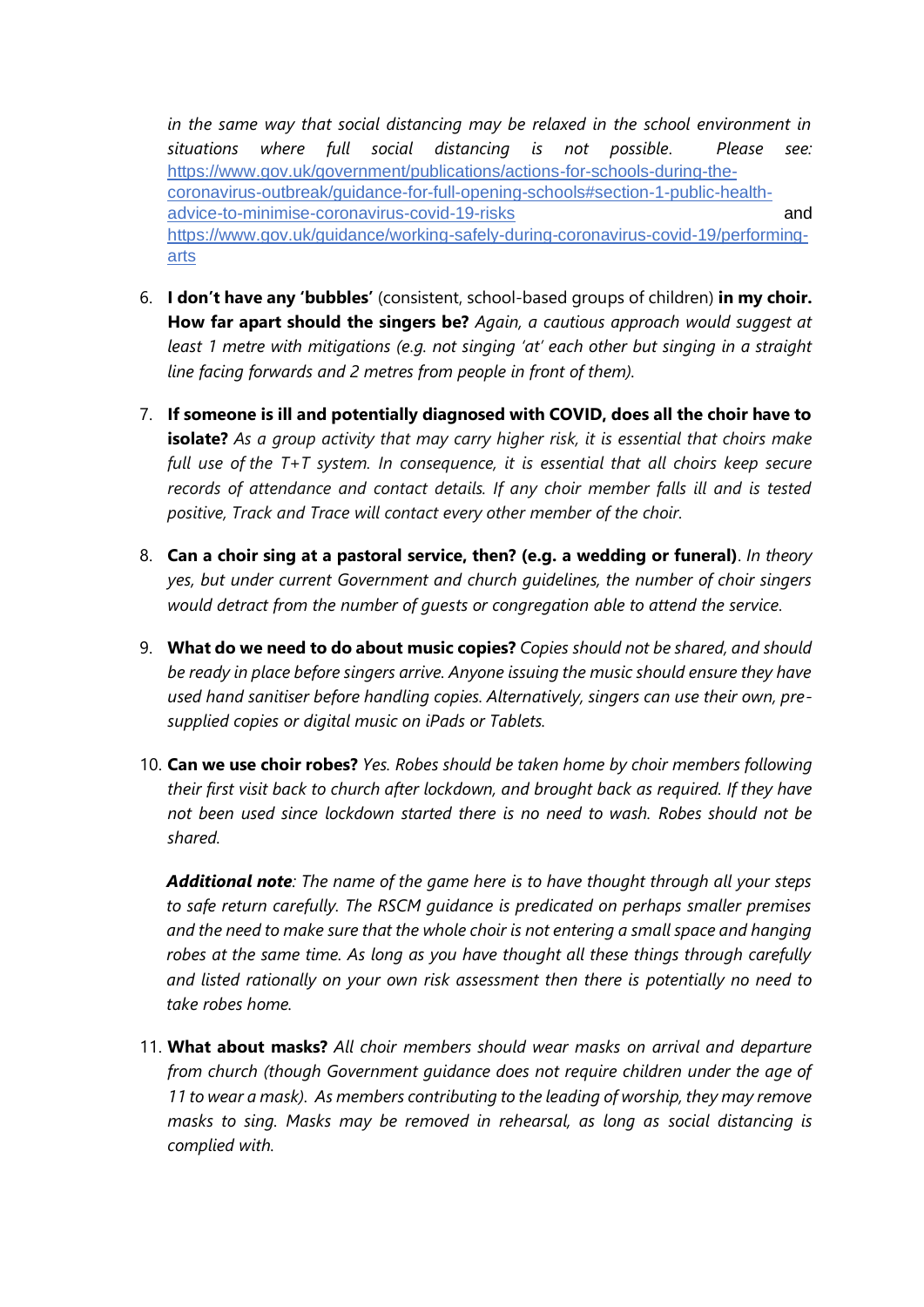- 12. **What about visors?** *Not specifically necessary nor helpful.*
- 13. **What (additional) protection does the conductor need?** *Where the conductor stands is important; and should not be too close to the singers in a face-to-face configuration.*
- 14. **Can we use the choir stalls?** *Stalls should only be used if the choir can be appropriately distanced; choirs should aim to sing in a wide semi-circle if at all possible, and certainly to avoid singing directly face-to-face.*
- 15. **Do the musicians need to be a specific distance from the congregation?** *A significant space gap needs to exist; distances can potentially be mitigated by using appropriate Perspex screens.*
- 16. **Can we process in church?** *Yes, if space allows; consider processing in single file.*
- 17. **Can the congregation sing?** *No – not yet.*
- 18. **What instruments can we use in worship?** *There are no specific restrictions, but social distancing must be adhered to.*
- 19. Government guidance says: '**Any instrument played during worship should be cleaned thoroughly before and after use'. What does this mean**? *Keyboard instruments: the keys, stops, switches and access doors should all be cleaned with suitable wipes. Drum kits should be cleaned also; and in all cases if the player changes during a rehearsal or service, cleaning MUST take place.*

For other, personal instruments, normal hygiene should be observed. Please see the following Guidance from Department for Digital, Culture, Media and Sport: <https://www.gov.uk/guidance/working-safely-during-coronavirus-covid-19/performing-arts>

- *20.* **Can music group singers share microphones?** *Within a performance, no. If there is space, condenser microphones will be capable of picking up multiple performers. But personal, vocalist-type microphones should not be shared. Microphones of this nature are very difficult to clean, but leaving set aside for 72 hours would then enable subsequent usage by someone else.*
- 21. Government guidance says: **'Groups of professional singers are now able to rehearse and record indoors for broadcast'. Can we record an amateur choir?** *We can see no reason not to be able to do so.*
- 22. Government guidance says: 'Except for the limited circumstances outlined above, people should avoid singing, shouting, raising voices and/or playing music at a volume that makes normal conversation difficult or that may encourage shouting. This is because of the potential for increased risk of transmission from aerosol and droplets.' **So can the organ play a loud voluntary?** *The solution to this is partly in choice of*